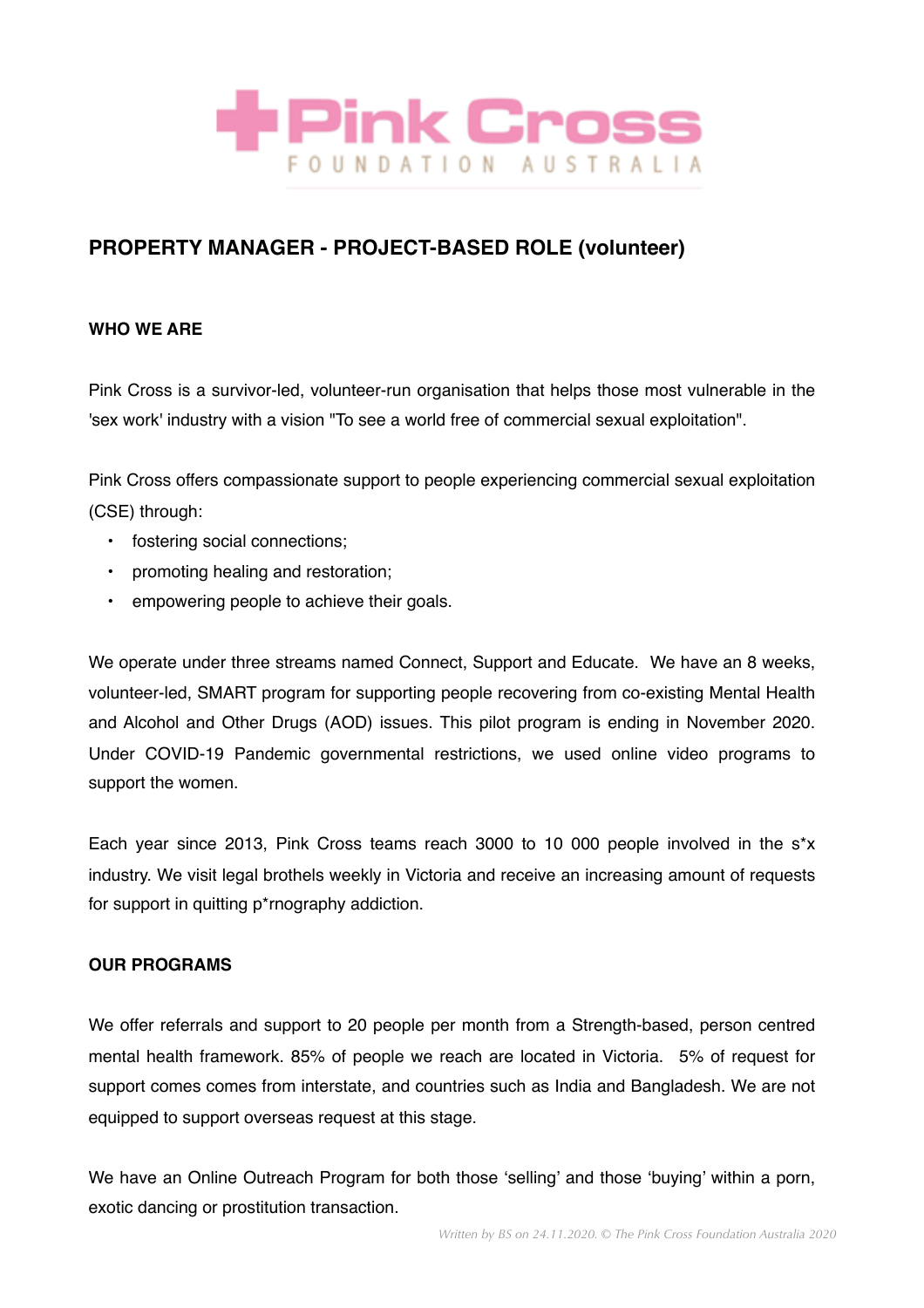We have 786 Twitter followers, 2089 Facebook likes and our website V.2 since going live in Sept 2018, has attracted 48520 visitors to this date (20 Nov 2020).

Our Strategic Plan comprises the growth of our outreach team with, funding pending, means hiring an Award-Wage Social Worker. We aim to connect with more women –and men – by visiting exotic dancing clubs, massage parlours, and more legal brothels (pre COVID-19 pandemic, there was 85 operating brothels in Victoria).

## **YOUR ROLE**

As the Volunteer Property Manager, you will support us in searching for a rental space and also support the search for a generous individual or business to sponsor our monthly rent. The Commercial Property Manager is accountable for all matters relating to the property we will be operating from.

#### **We need an office space to:**

- 1. Hold board meetings
- 2. Receive goods, store and prepare Care Packs donations distributed to women at risk
- 3. Conduct interviews for new Board members, volunteers and staff
- 4. Hold team meetings
- 5. Meet with men and women for Intake interviews over a coffee, in a safe environment
- 6. Meet with stakeholders and donors over a coffee, in a safe environment
- 7. Receive and prepare items sold from our online store
- 8. Hold Male Peer groups support meetings
- 9. Hold Female Peer groups support meetings
- 10. Hold therapeutic sessions for recovery with male and female clients
- 11. Conduct interviews for new Board members, volunteers and staff
- 12. Maintain and grow our library

With a secure office space to operate out of, we can motivate our volunteers, Board members and staff by holding Afternoon Teas, training sessions and discussion groups; even hold small events. The property that will be sourced for us by the **Commercial Property Manager (YOU!)**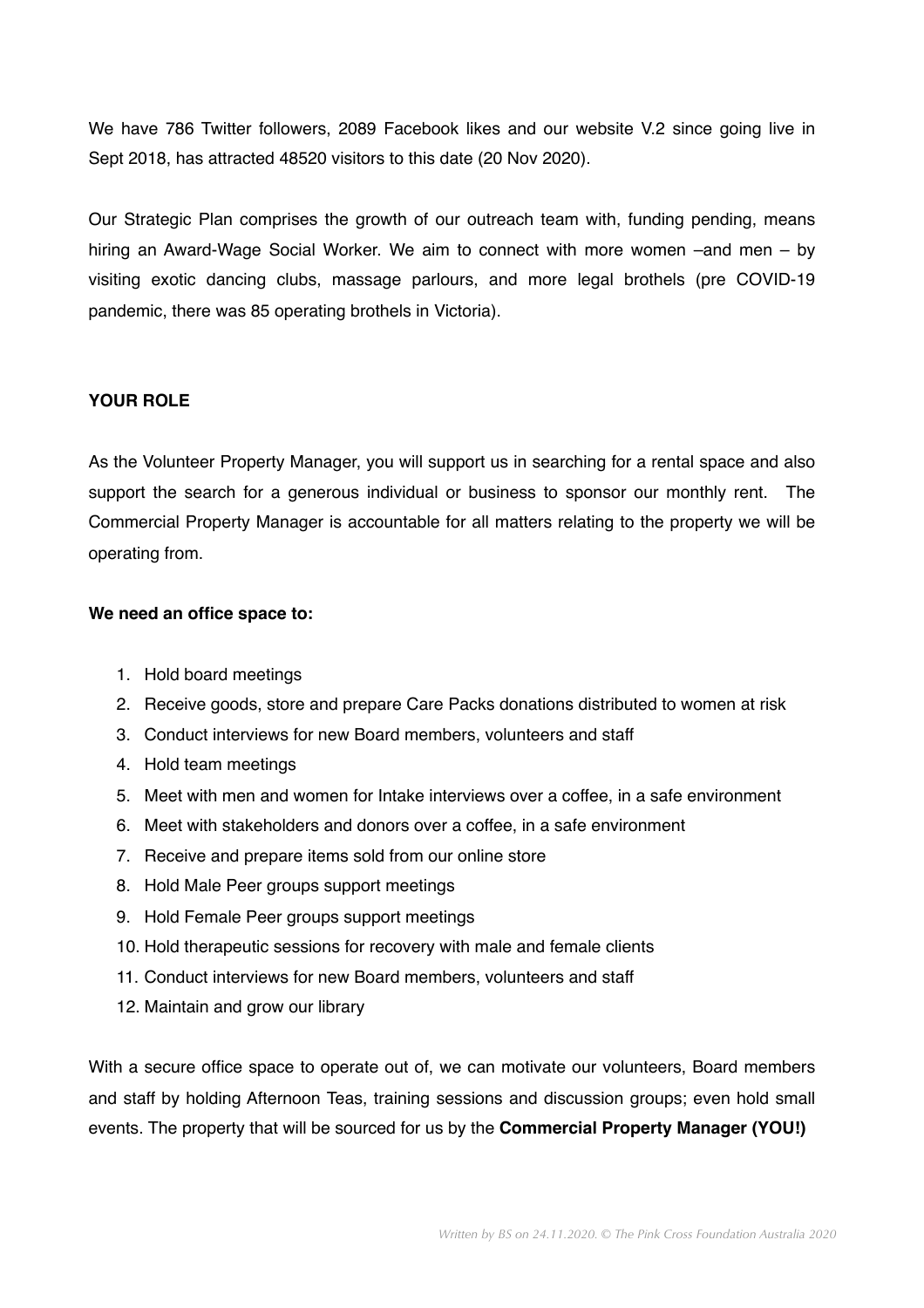# **ABOUT YOU**

## **Essential:**

- Excellent time management skills
- Excellent communication skills, including 'power of persuasion' negotiation skills, in order to engage and appeal to donor(s)
- Thorough knowledge of commercial property rental market
- Thorough understanding of laws pertaining to commercial rental properties and their agreements
- An interest in mission and vision of Pink Cross, and alignment with Pink Cross's views on CSE
- Drivers licence
- Neat personal presentation
- Excellent customer service skills, a personable person
- Will need to provide a clear National Police Check
- Will need to sign Pink Cross Confidentiality agreement

### **Desirable:**

- Real Estate Agent's licence
- Real Estate Agent's Representative Certificate

### **Your roles and Responsibilities:**

- Project-based role (5-year contract)
- Search for commercial rental premises for Pink Cross Foundation Australia, that suits requirements of the organisation.
- Support the search for a donor to sponsor the rental
- Make phone calls to landlords / owners to discuss
- Make phone calls to donor(s) to discuss
- Ensure property is current and compliant with all applicable regulations
- Manage the collection of rent from donor(s)
- Routine inspections to the property
- Handle requests for maintenance and repairs to the premises in a timely manner